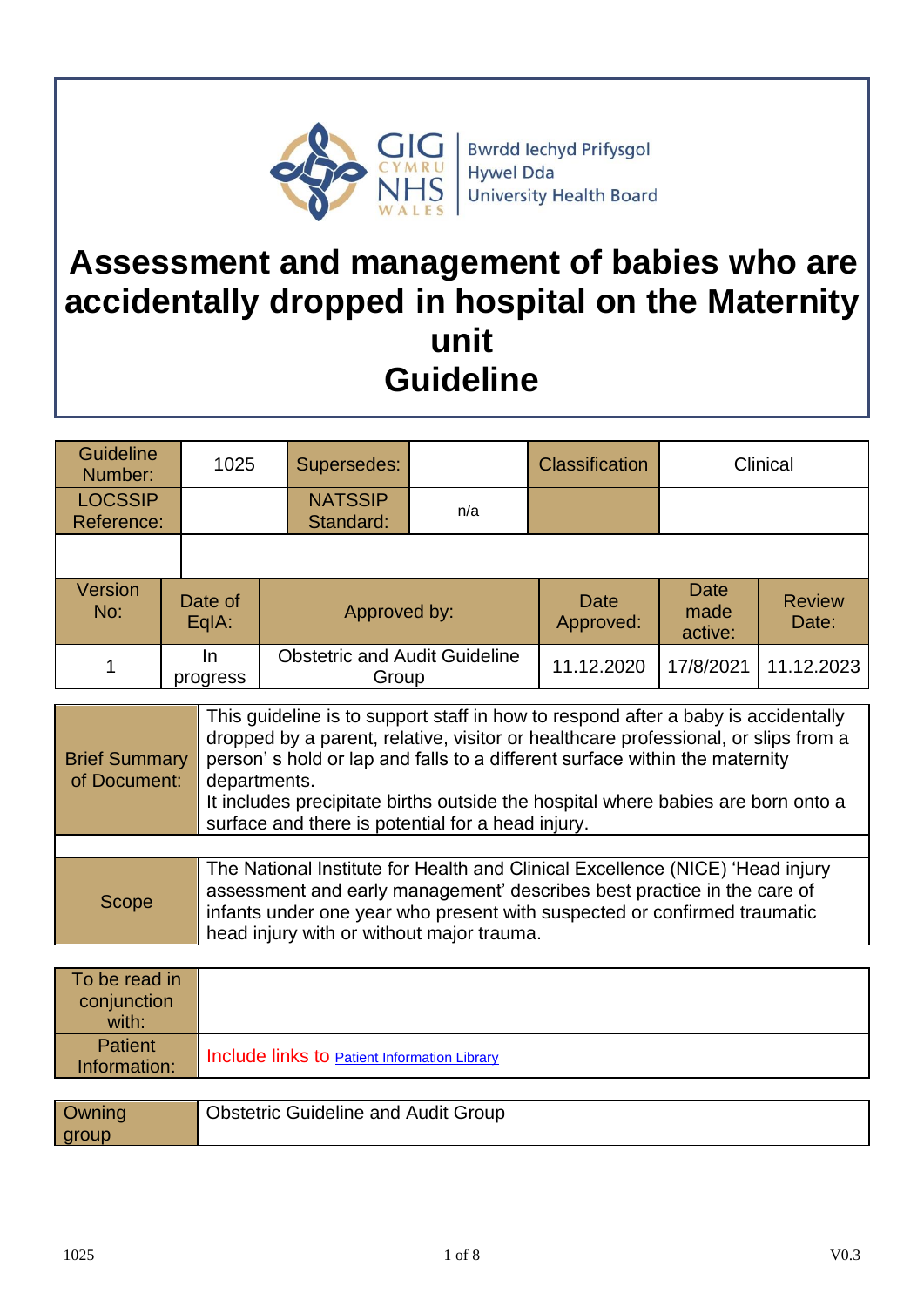| Reviews and updates |                        |            |  |
|---------------------|------------------------|------------|--|
| Version             | Summary of Amendments: | Date       |  |
| no:                 |                        | Approved:  |  |
|                     | New guideline          | 11.12.2020 |  |

#### Glossary of terms

| <b>Term</b> | <b>Definition</b> |
|-------------|-------------------|
|             |                   |
|             |                   |

|  | Keywords   Accidentally dropped babies baby |
|--|---------------------------------------------|
|--|---------------------------------------------|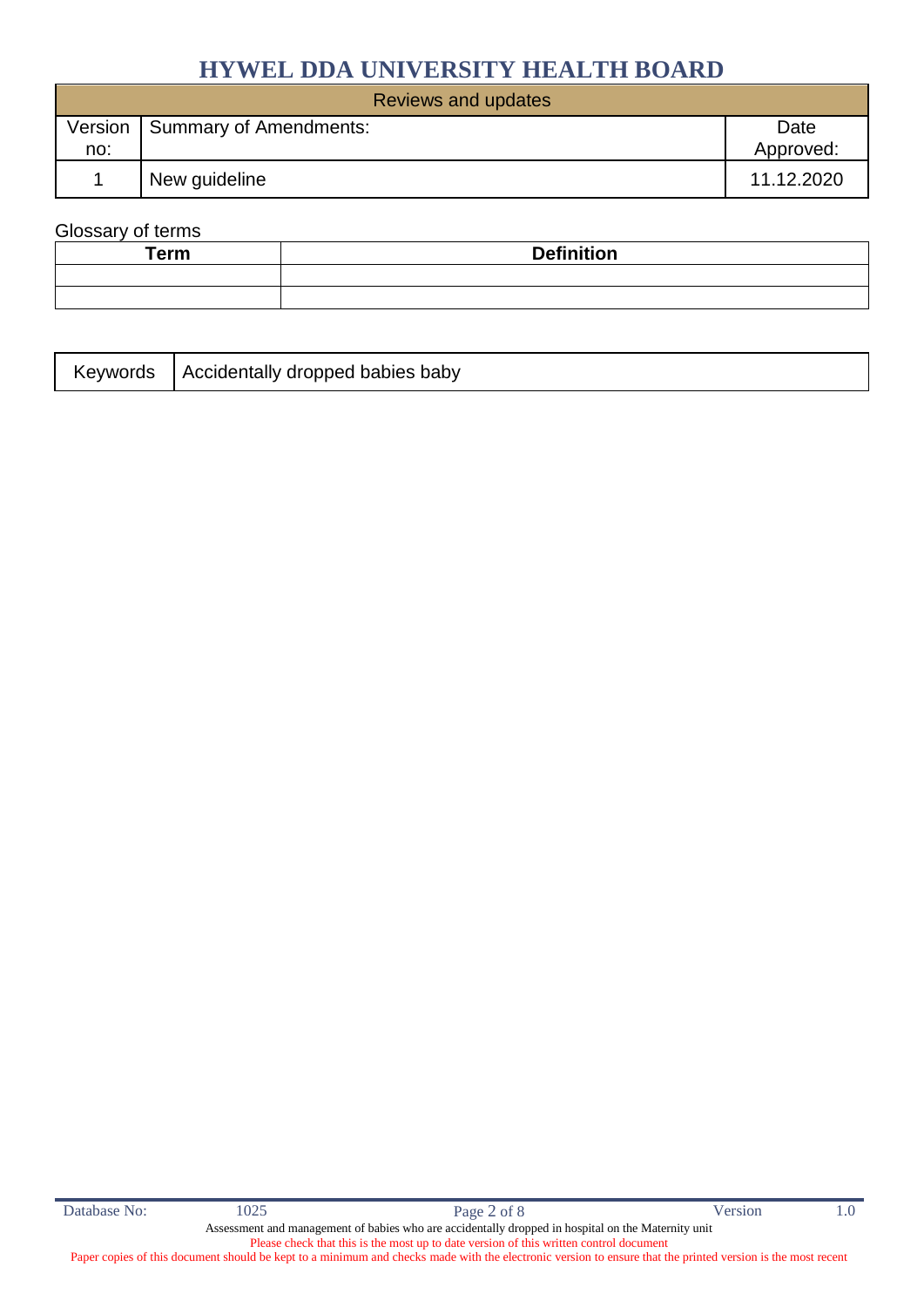#### **CONTENTS**

| 1.               |                                                               |  |
|------------------|---------------------------------------------------------------|--|
| 2.               |                                                               |  |
| 3.               |                                                               |  |
| 4.               | ADVICE SHOULD BE GIVEN TO PARENTS ON PREVENTION OF ACCIDENTLY |  |
| 5.               |                                                               |  |
| 6.               |                                                               |  |
| $\overline{7}$ . |                                                               |  |
| 8.               |                                                               |  |
| 9.               |                                                               |  |
| 10.              | APPENDIX 1 FLOW CHART MANAGEMENT OF NEONATAL HEAD INJURIES 8  |  |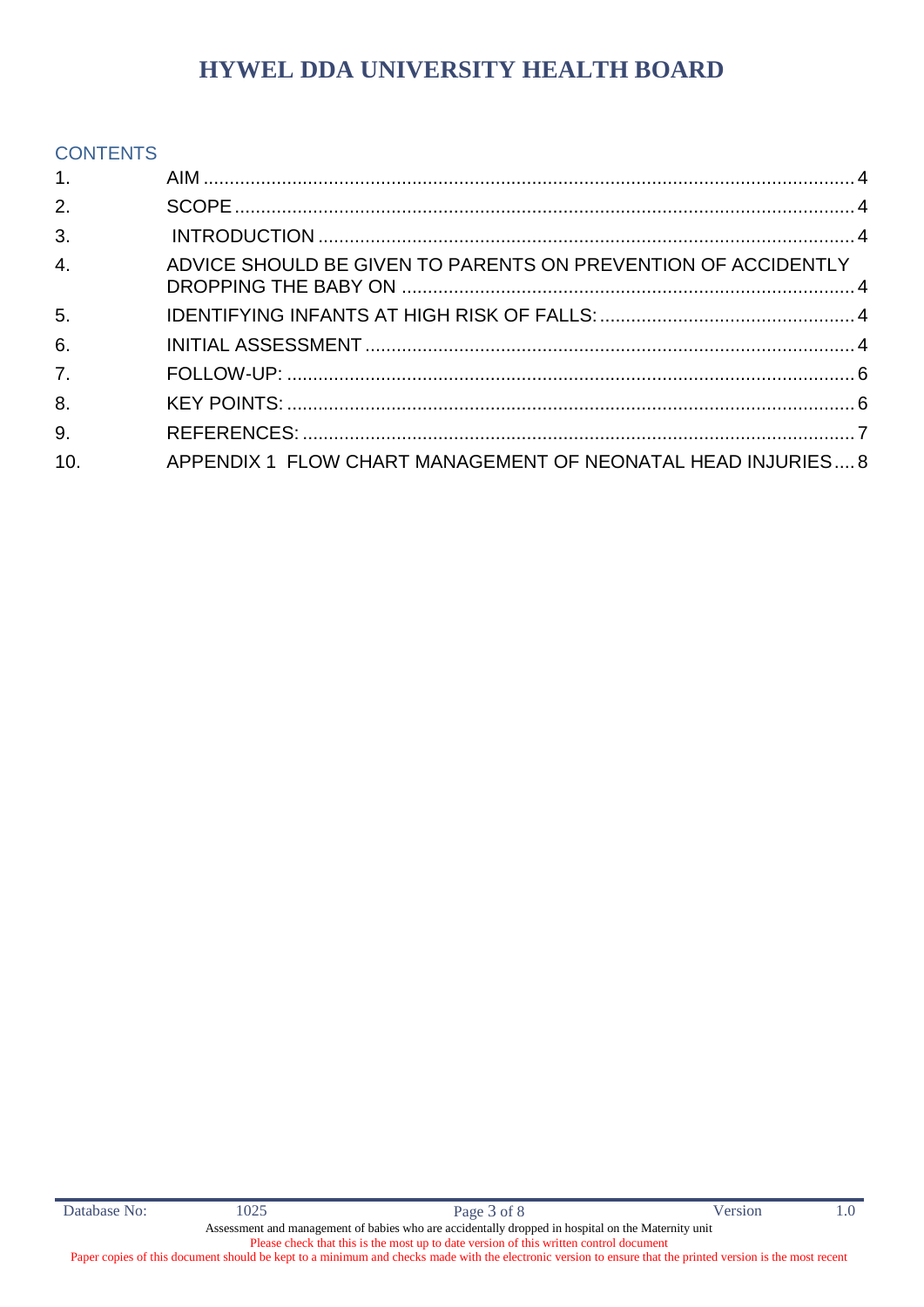#### <span id="page-3-0"></span>**1. Aim**

The immediate response is vital to ensuring any injuries to an accidentally dropped baby are detected and treated as quickly as possible, but as automatic transfer of the baby to the emergency department is not always appropriate, clinical staff in these clinical areas need easily accessible practical advice in managing this situation.

### <span id="page-3-1"></span>**2. Scope**

This guideline is based on the NICE guideline CG176 (2019) Head injury: assessment and early management. It is aimed at all Health Care Professionals involved in the care of babies in the hospital setting.

#### <span id="page-3-2"></span>**3. Introduction**

The risks of accidentally dropping a baby are well known, particularly when a parent falls asleep while holding a baby; or when a parent or healthcare worker holding the baby slips, trips or falls. However, despite healthcare staff routinely using a range of approaches to make handling of babies as safe as possible, and advising new parents on how to safely feed, carry and change their babies, on rare occasions babies are accidentally dropped.

The immediate response is vital to ensuring any injuries to an accidentally dropped baby are detected and treated as quickly as possible, but as automatic transfer of the baby to the emergency department is not always appropriate, clinical staff in these clinical areas need easily accessible practical advice in managing this situation.

#### <span id="page-3-3"></span>**4. Advice should be given to parents on prevention of accidently dropping the baby on admission to the postnatal ward**

- Advice should be given verbally as soon as possible after delivery
- Women should be directed to the information within the ward area
- Mothers and babies should not co-sleep
- Women with limited mobility should be advised to ask for help when wishing to transfer the baby to and from the cot
- Women with limited mobility or a low Hb should be advised to leave the curtains around the bed open so that they can be observed more easily. The exception is when privacy and dignity is required
- Babies should be placed back into the cot if the baby is asleep and the mother is feeling tired

### <span id="page-3-4"></span>**5. Identifying infants at high risk of falls:**

- Maternal GA/Epidural/Spinal anaesthesia for delivery
- Primigravida mother
- Breast feeding in bed
- Night-time (between the hours of midnight and 8am)
- Sedative maternal medication

### <span id="page-3-5"></span>**6. Initial assessment**

In all areas on report of a baby falling, professionals should respond immediately.

### **6.1 Assessment:**

- Move the baby to a resuscitaire or another safe surface
- Urgent assessment of the baby must be performed as per national guidance (NLS). This includes neonatal observations including heart rate and respiratory rate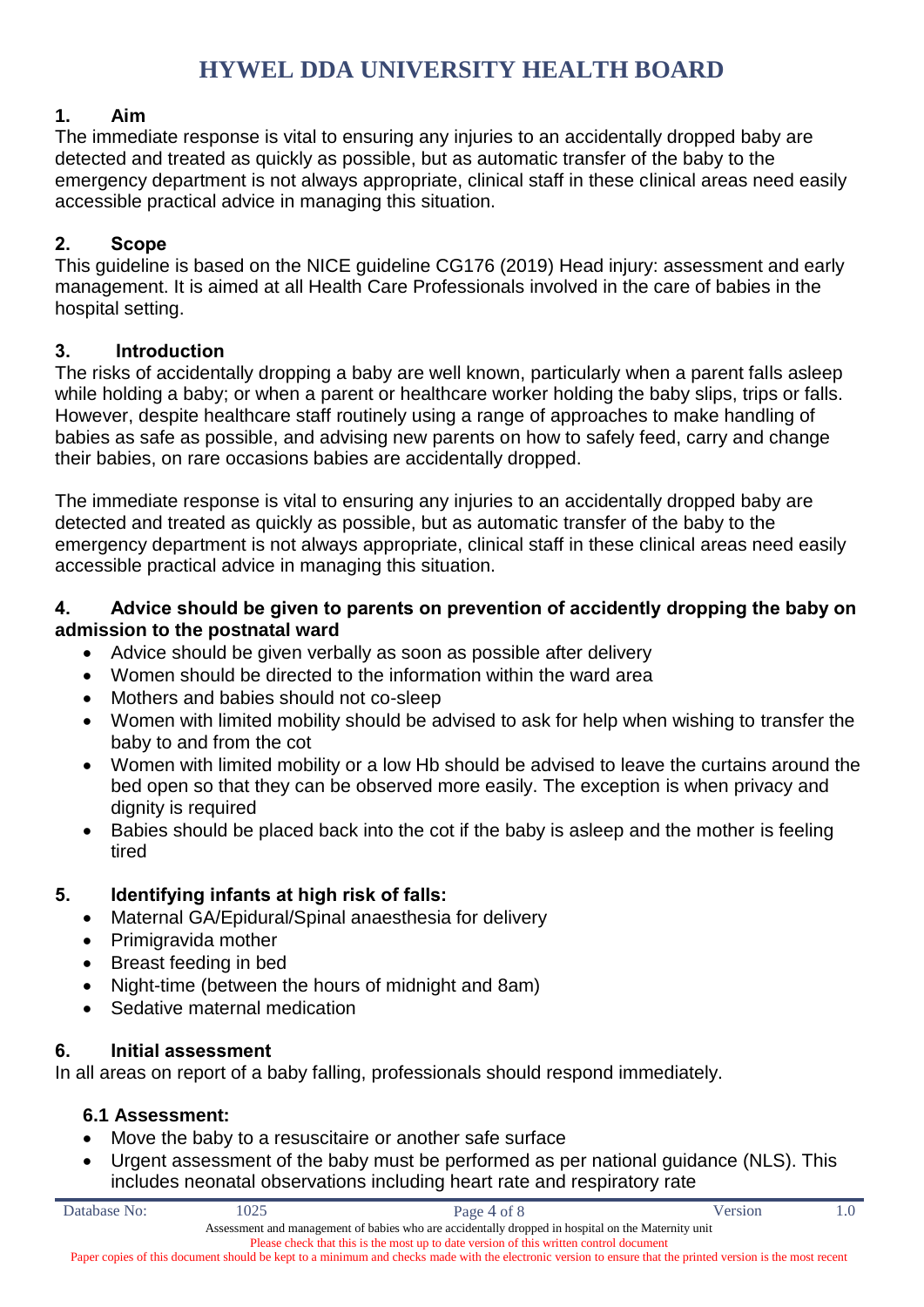- Contact the Paediatric team for urgent review. If the baby is unresponsive, the Paediatric team should be bleeped as an emergency (2222).
- Babies who are accidently dropped at Withybush General Hospital Birth Centre should be transferred in by ambulance
- Keep the parents / carer informed of progress

If baby is conscious:

- Take a full history of the event
- Perform a full examination of the baby including a detailed neurological examination on the baby. This should be clearly documented in the notes of the baby.
- Measure the head circumference and compare with the initial head circumference (if performed).
- If there is a step-like deformity or evidence of a skull fracture, consider performing a CT scan. Discuss this with the neonatal consultant on service/call.
- Document any bruising on the body map.
- Discuss with parents regarding need for monitoring baby.
- Consider giving appropriate analgesia to the baby i.e. paracetamol.

If baby is unconscious:

 If the baby has altered consciousness or is unresponsive, cyanosed or not breathing then manage in accordance with neonatal resuscitation guideline

### **6.2 Role of Attending Doctor**

- The doctor should review the baby immediately
- The doctor should take a detailed history from the midwife/ nurse caring for the baby and from the parents or people present at time of fall.-
	- Who was caring for the baby at the time of the fall?
	- If the baby was being held at the time of the fall, who was holding the baby
	- Time of fall
	- Time of reporting
	- The position to which the baby fell
	- An estimate of the height of the fall and the type of surface onto which the baby fell
	- The circumstances surrounding the fall
	- Any witnesses to the fall
	- The last time a professional saw the baby prior to the fall
- The neonatal doctor should carefully document neurological examination.
- Any bruises, skin markings, obvious injuries documented on a Body Map.
- An occipital frontal head circumference (OFC) should be measured and documented
- The doctor should note mode of delivery and any bruising ascribed to delivery on the body map to differentiate these from any other bruising

### **6.3 Following initial assessment:**

- Document the findings in the notes of the baby and in the postnatal record.
- If baby is stable, aim for the baby to remain on the postnatal ward for neurologicalobservations.
- Neurological-observations should be carried out hourly for the first 6 hours following the incident.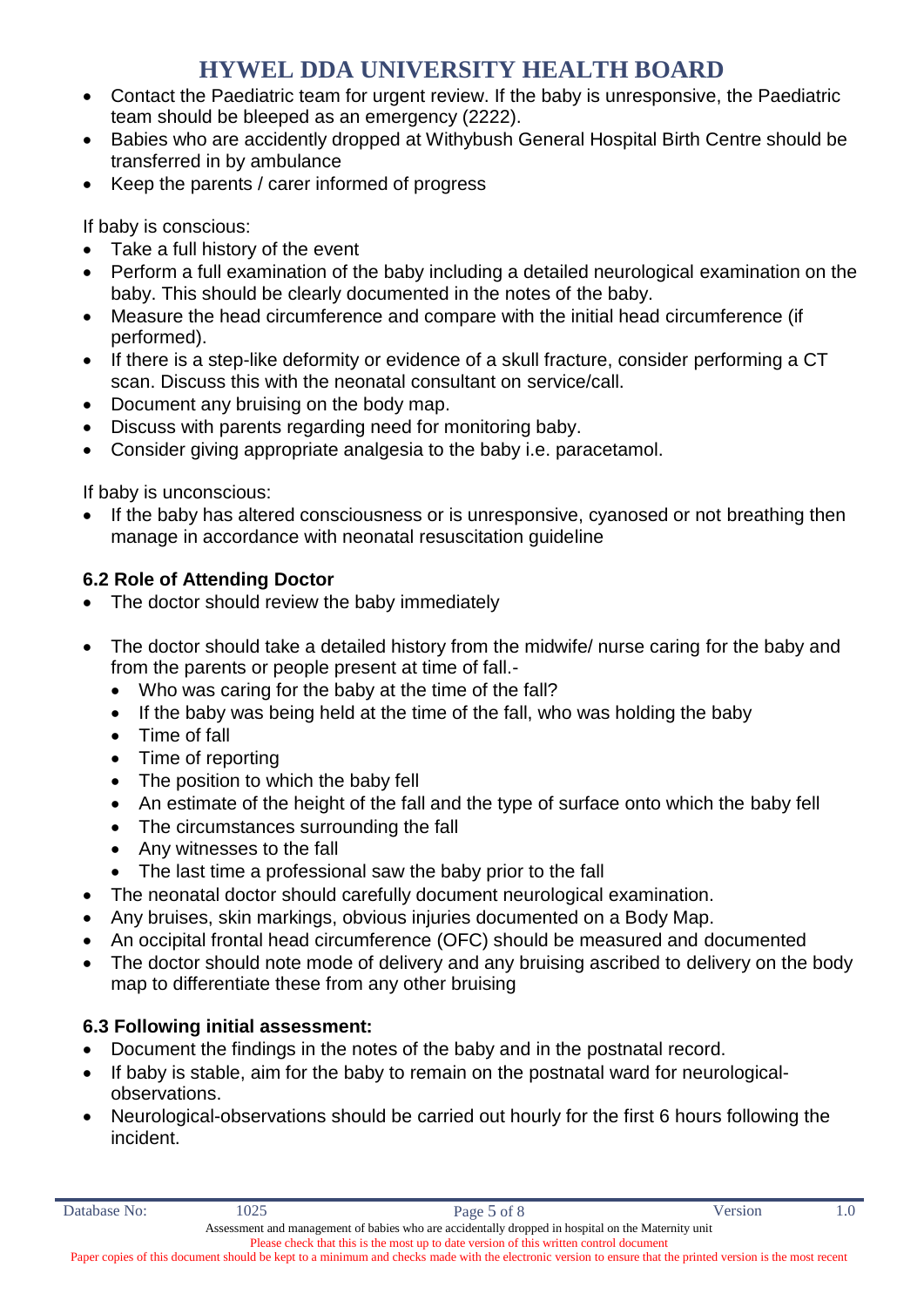- If these are normal, the baby will require NEWS observations 4 hourly for the next 12 hours, which can be performed on the postnatal ward. They can be stopped if they have been normal following this time interval.
- If there are concerns for the clinical wellbeing of the baby, the baby should be transferred to SCBU for observation
- Check if there are any safeguarding issues please notify safeguarding team if there are.
- Complete DATIX incident report.

### **6.4 Assessment for CT scan**

- Babies who have sustained a head injury and have any of the following risk factors should have a CT head and neck scan within 1 hour of risk identified- (NICE, 2017)
	- Suspicion of non-accidental injury
	- Post-traumatic seizure but no history of epilepsy.
	- GCS (paediatric) less than 15.
	- Suspected open or depressed skull fracture or tense fontanelle.
	- Any sign of basal skull fracture (haemotympanum, 'panda' eyes, and cerebrospinal fluid leakage from the ear or nose, Battle's sign).
	- Focal neurological deficit.
	- Presence of bruise, swelling or laceration of more than 5 cm on the head.
	- Loss of consciousness lasting more than 5 minutes (witnessed).
	- Abnormal drowsiness.
	- Three or more discrete episodes of vomiting
	- The written radiology report should be made available within 1 hour of the scan being performed. This should be reviewed by the consultant neonatologist or paediatrician on call who will plan on-going care. For any abnormal CT scan should be referred for specialist advice by the neonatal /paediatric consultant.

### **\*If CT imaging is indicated this should be performed within 1 hour**

### <span id="page-5-0"></span>**7. Follow-up:**

- Ensure a full discharge summary is sent to all professionals involved, GP, and health visitor.
- All infants who have abnormalities on CT head imaging should have:
	- Head circumference monitored regularly in the community
	- Named neonatal consultant follow-up to monitor progress and neurodevelopment
- Neurosurgical follow-up should be as per the advice of the neurosurgical team

### <span id="page-5-1"></span>**8. Key points:**

- Infant falls can result in significant head injury with subtle or even absent clinical signs
- All babies who fall on the postnatal ward should be discussed with the Consultant on call
- If CT imaging is indicated, this should be performed within one hour
- Clinicians should have a low threshold for requesting a CT of head scan with any size of swelling, haematoma or laceration following a head injury
- All babies who have an abnormality on CT imaging should have neonatal follow-up to monitor neurodevelopment. They will also require close monitoring of the head circumference following discharge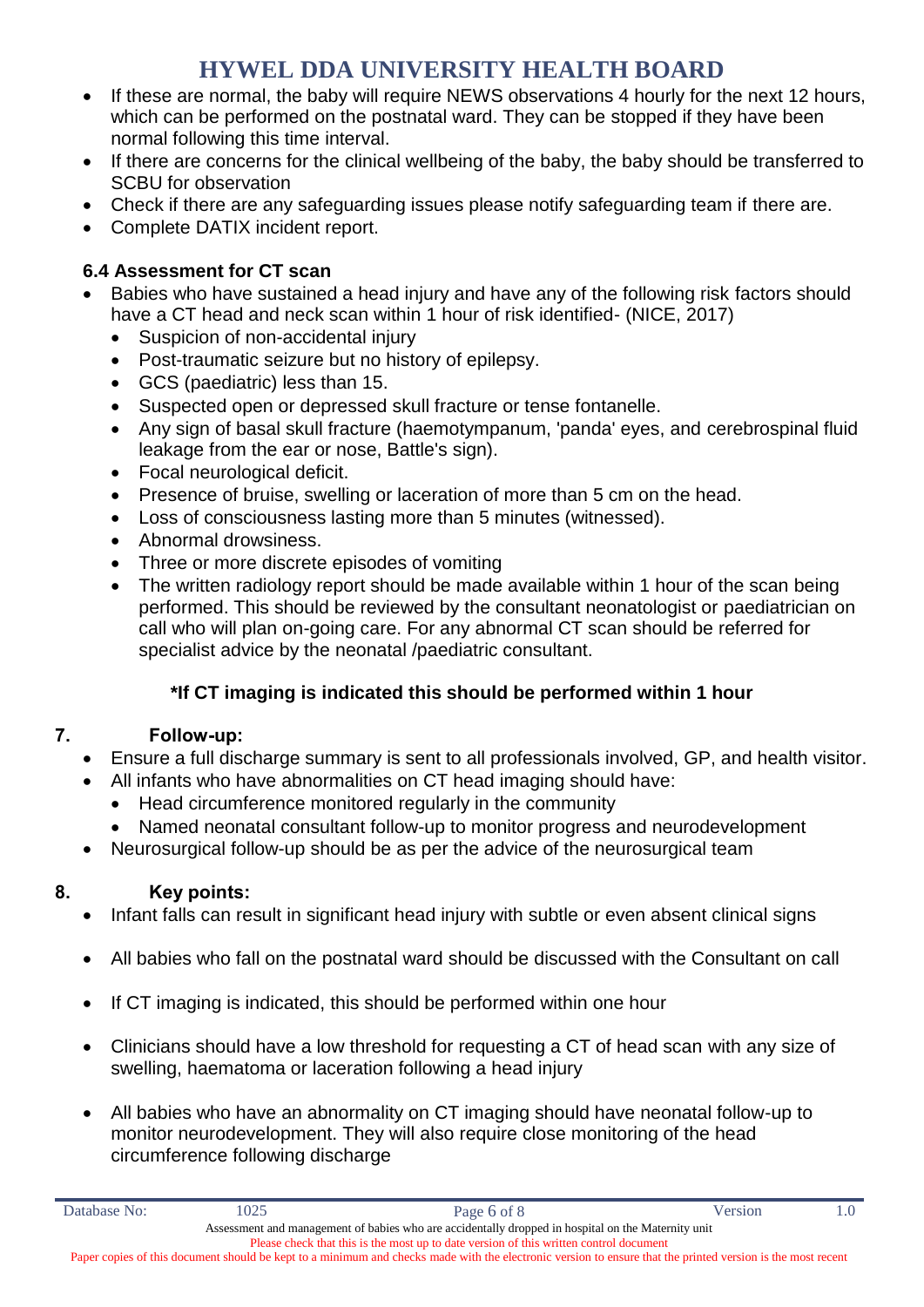#### <span id="page-6-0"></span>**9. References:**

National Clinical Guideline Centre (UK) (2014) *Head injury: triage, assessment, investigation and early management of head injury in children, young people and adults*. National Institute for Health and Care Excellence (UK) London

Zaman S, Logan P, Landes C, Harave S. (2017) Soft-tissue evidence of head injury in infants and young children: is CT head examination justified? *Clinical Radiology*

*Head Injury Guideline for children less than 16 years of age.*

NICE Head injury assessment and early management [CG176]